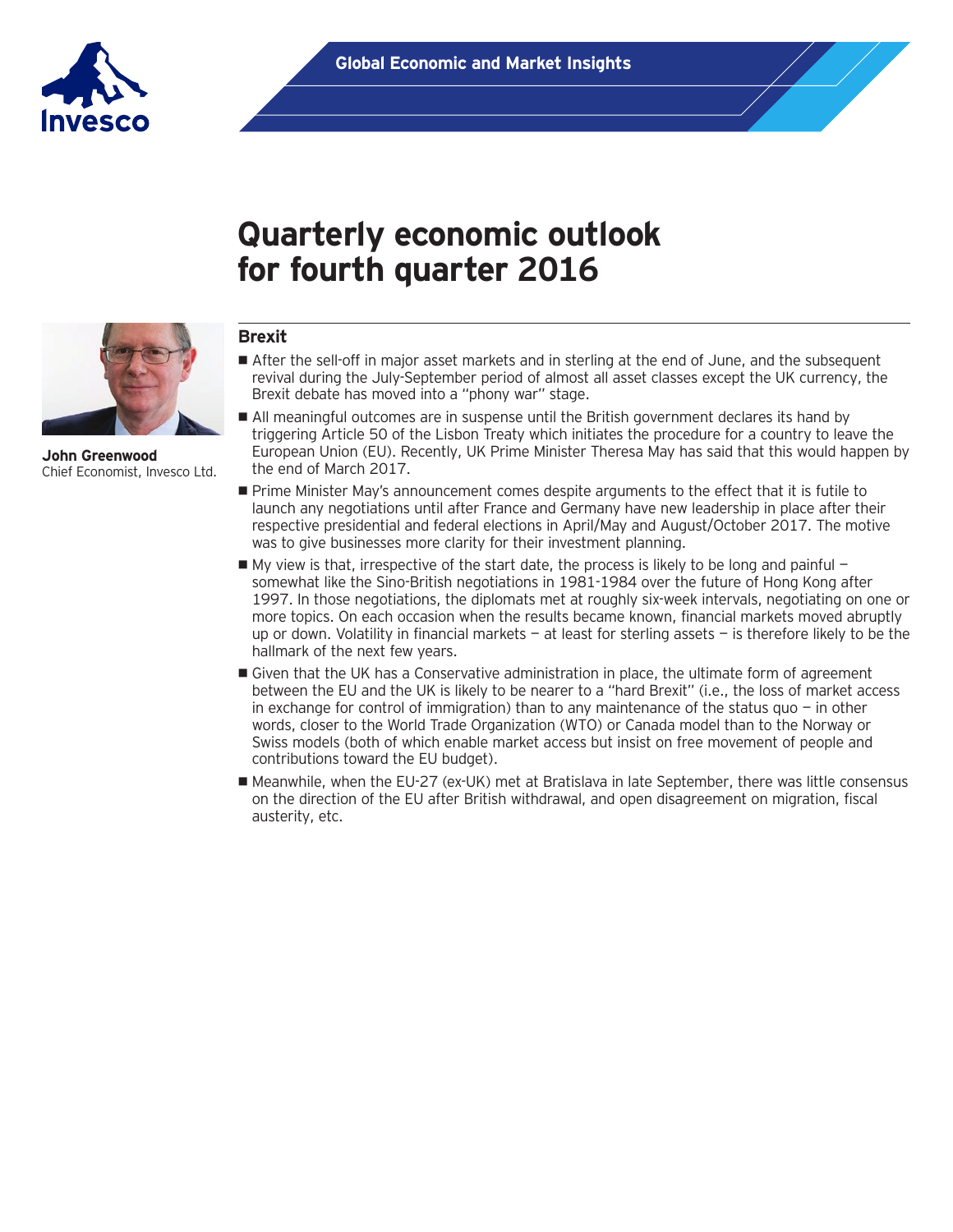### **Central banks**

- **Despite the summer holidays in the northern hemisphere, the third quarter marked another period** of intense speculation about what central banks might or might not do on the policy front.
- First, on Aug. 4, the Bank of England (BOE) cut Bank Rate to a record low 0.25%, renewed quantitative easing (QE) with a further planned purchase of 70 billion pounds sterling, and added a new "Term Funding Scheme" to encourage banks to make more loans to businesses.
- Second, despite active speculation that the European Central Bank (ECB) would ultimately need to extend its QE purchase program, the Governing Council decided to take no actions on either July 21 or Sept. 8.
- Third, the US Federal Reserve's Federal Open Market Committee (FOMC) decided at its July 26-27 and Sept. 20-21 meetings to take no action. Anxiety about relatively weak growth at home and subdued inflation, plus concern about weakness abroad, again induced postponements of any interest rate rise. The market now expects a 0.25% interest rate hike in December.
- In the US, and to a lesser degree other developed economies, the long bond market appears to be finally approaching a major turning point after some 35 years of consistently falling yields. If so, this could have a major impact on a whole range of asset classes.
- Finally, the Bank of Japan's (BOJ) Policy Board, having witnessed a prolonged failure to achieve its 2% inflation target ("New Core" CPI inflation) and a failure of the economy to strengthen in any material way, decided to undertake a second "comprehensive assessment" of quantitative and qualitative easing (QQE) and monetary policy. (The previous one was in May 2015.) The results of the latest review were released on Sept. 21. In summary, the BOJ stuck with its existing methodology, relying on a larger monetary base and lower yields to boost the economy, not faster M<sub>2</sub> growth.

**Figure 1 — Central banks continue to maintain or expand their assets**



Source: Macrobond, data as of Oct. 3, 2016.

- The overall picture for developed economies is therefore one in which both growth and inflation will remain subdued. While central banks maintain or expand their assets, other financial institutions, firms and households outside the central banks continue to experience low money and credit growth.
- In the emerging economies, the slowdown in China, together with ongoing recessions in Brazil and Russia, are impacting commodity markets. Despite the recent modest upturns in oil, iron ore and coking coal prices, numerous basic industries have massive excess capacity that will likely weigh on commodity prices. Meantime, global trade volumes will remain distinctly weak, undermining the performance of many export-led emerging economies.
- Beyond that, emerging market (EM) commodity producers are likely to continue to suffer further commodity price weakness and currency depreciation, while EM manufacturers should start to benefit from the steady recovery in the US.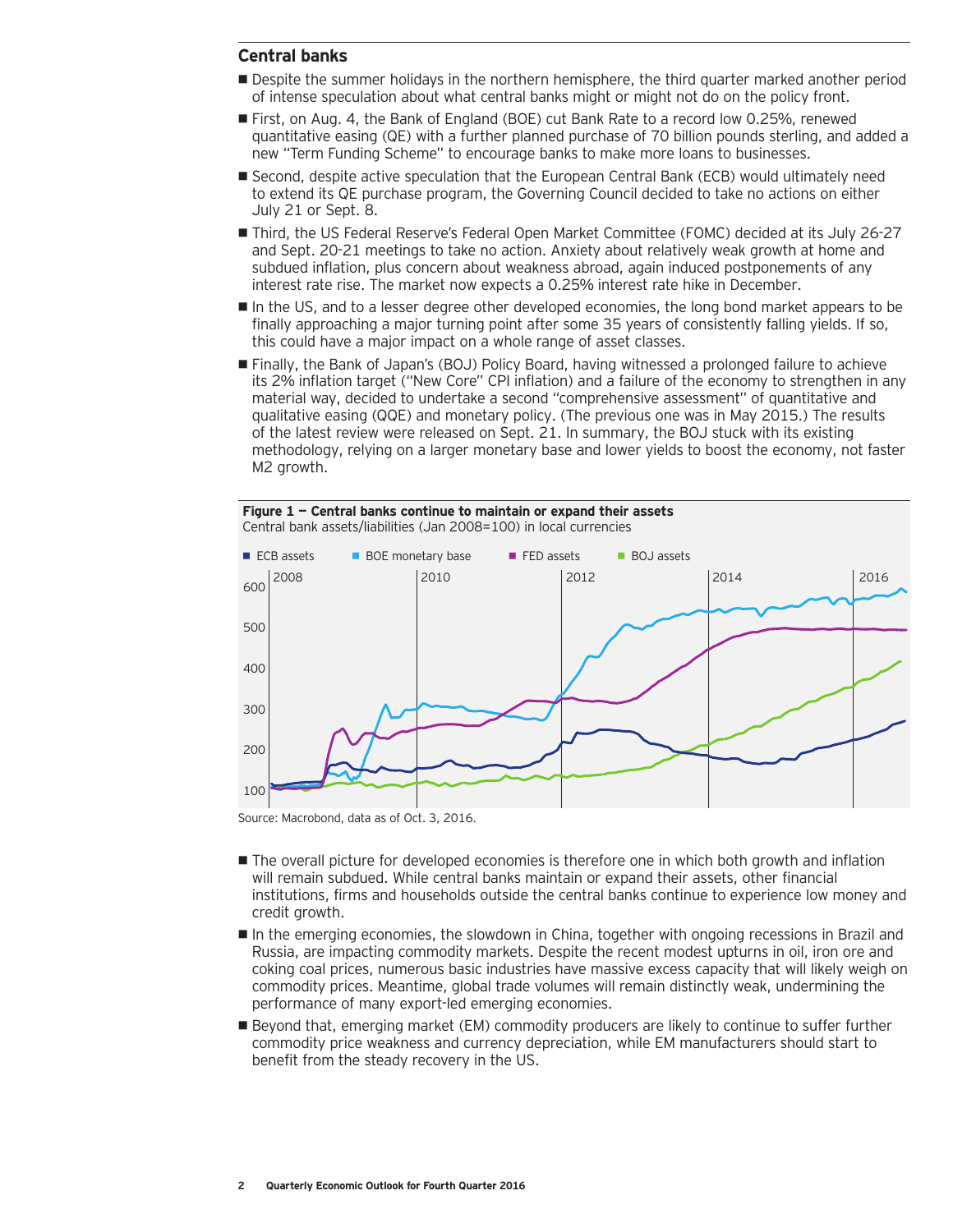#### **Figure 2 — Consensus and Invesco forecasts**

| <b>Consensus Economics</b> | 2015 actual  |                   | 2016 consensus forecast<br>(Invesco forecast) |                   |
|----------------------------|--------------|-------------------|-----------------------------------------------|-------------------|
|                            | Real GDP (%) | CPI inflation (%) | Real GDP (%)                                  | CPI inflation (%) |
| <b>US</b>                  | 2.6          | 0.1               | 1.5(1.5)                                      | 1.2(1.1)          |
| Eurozone                   | 1.9          | 0.0               | 1.5(1.6)                                      | 0.2(0.2)          |
| <b>UK</b>                  | 2.2          | 0.0               | 1.7(1.7)                                      | 0.7(0.7)          |
| Japan                      | 0.6          | 0.8               | 0.6(0.8)                                      | $-0.2(-0.1)$      |
| Australia                  | 2.4          | 1.5               | 2.9(2.7)                                      | 1.3(1.3)          |
| Canada                     | 1.1          | 1.1               | 1.2(1.0)                                      | 1.6(1.1)          |
| China                      | 6.9          | 1.4               | 6.6(6.6)                                      | 2.0(1.6)          |
| India                      | 7.4          | 4.9               | 7.6(7.5)                                      | 5.2(5.1)          |

Source: Consensus Economics, survey date: Sept. 12, 2016.

#### **United States**

After a revised estimate of 0.8% annualized in the first quarter of 2016, US real gross domestic product (GDP) improved in the second quarter only slightly to 1.1%. However, on Sept. 30, the Atlanta Fed's "Nowcast" estimate of real GDP for the third quarter was 2.4% — a substantial improvement in growth compared with the first two quarters. Although still too early to be reliable, this estimate is more consistent with recent nonfarm payroll data, which recorded firm increases averaging 232,000 per month in the June-August period. Although personal consumption spending has also been reasonably buoyant, there are areas of the economy, such as corporate capital equipment spending, that are still running at well below past norms, implying that the overall outlook for the economy remains subdued.

The US consumer has higher savings, less debt, and stronger real take-home pay than in several years. This has been the basis for the US economy continuing to make steady progress while other economies have faltered. It also underlies the 4.4% growth in real consumer spending in the GDP figures for the second quarter. Hourly wage growth remained firm in August at 3.3%, down slightly from 3.6% in June, according to the Atlanta Fed's median wage growth tracker. Reflecting these tailwinds, real consumer spending was up 2.7% over the year to the end of the second quarter, but there may be some slowing in the months ahead due to headwinds such as tighter consumer lending standards, weaker corporate profits, slowing employment growth and rising health care costs. Softer retail sales in August — down 0.3% over the month in nominal terms, led by declines in building materials (-1.4%) and motor vehicle sales (-0.9%) respectively - may be a harbinger of slower growth.

However, the main area of concern in the US economy continues to be the health of the corporate sector. Following the steep cutbacks in capital spending by the energy sector in 2015, there has been little recovery in this sector, while the combination of a strong dollar and weak world trade have eroded the growth of overall corporate revenue, which has slowed to 2.1% year-on-year in the second quarter of 2016. Although interest rates and energy prices remain low, slowing profits, political uncertainties ahead of the election, and weakening growth abroad have lowered business confidence. One striking consequence has been the persistent weakness of capital spending by businesses, as reflected in the September edition of the Duke Survey of CFOs. Although capital expenditure grew faster than real GDP in the early years of the recovery, it may now have peaked. The tightening of bank lending standards for commercial and industrial (C&I) loans in recent quarters is another reason why capital spending has slowed.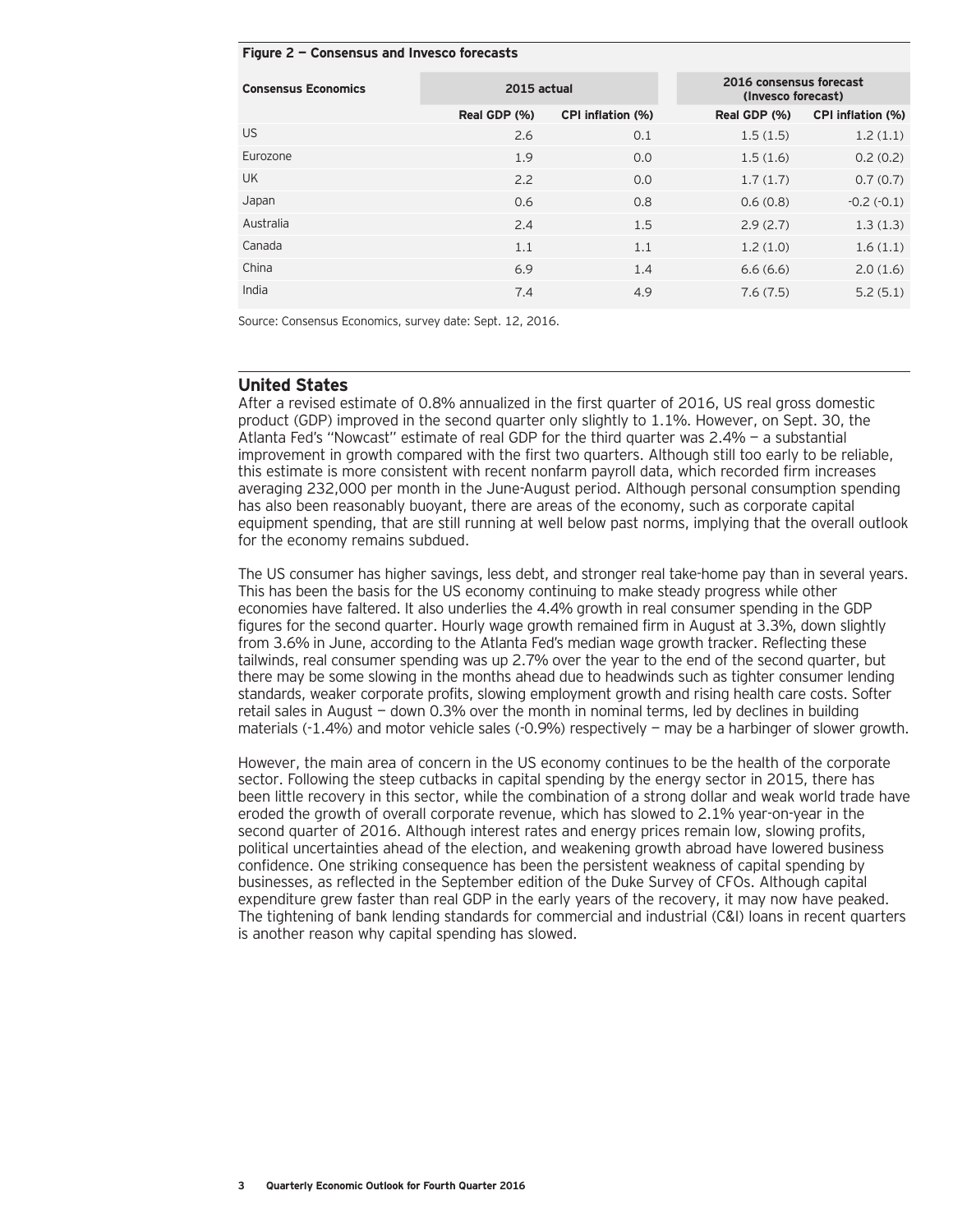**Figure 3 — US business investment slows with tightening loan standards** US real business investment & C&I loan officer survey



Source: Macrobond, data as of Oct. 3, 2016.

Taking into account the weakness of GDP in the first two quarters, for the year as a whole I forecast US real GDP growth to be 1.5%, down from my previous estimate of 1.8%.

On the inflation front the headline CPI increased by 1.1% in August compared with the year before, while the core CPI, which excludes volatile food and energy items and gives a better sense of the trend, increased by 2.3%. Similarly, the headline personal consumption expenditure (PCE) deflator for July was 0.8% while the core PCE index (which omits food and energy) came in at 1.6% — still below the Fed's 2% inflation target. However, modest money and credit growth over the past two to three years mean it is unlikely that inflation can increase significantly. For 2016 as a whole I forecast a 1.1% increase in headline CPI inflation, rising to 1.4% in 2017.

Against this backdrop of uncertainty about the strength of the recovery combined with generally subdued inflation and recurrent episodes of instability abroad (most recently Brexit), the FOMC again postponed hiking interest rates in September. It now looks highly likely that the Fed will raise rates by a further 0.25% in December, after the US presidential election.

#### **The eurozone**

In the 18 months since the ECB started its QE purchases of government bonds in March 2015, the economies of the eurozone had gradually started to see some signs of improvement. But in the second quarter of 2016, GDP slowed to 0.3% from the first quarter's level of 0.5%. This translated into a growth of 1.6% year-on-year in the second quarter, slightly down on the 1.7% seen in the previous quarter. The slowdown occurred despite fiscal spending restraints becoming less of a drag on overall GDP. However, with the ECB expanding its asset purchases in June to include corporate bonds and looking likely to extend its sovereign bond purchase program beyond next March, the eurozone should continue to grow at 1.5% to 2.0% annually.

As shown in Figure 4, the slowdown in growth has come from modest decreases in each of the main GDP components -- personal consumption, gross fixed investment, and government expenditure. Given the backdrop of substantially lower energy prices and continuing positive net export growth, the slowdown in GDP growth was a little disappointing.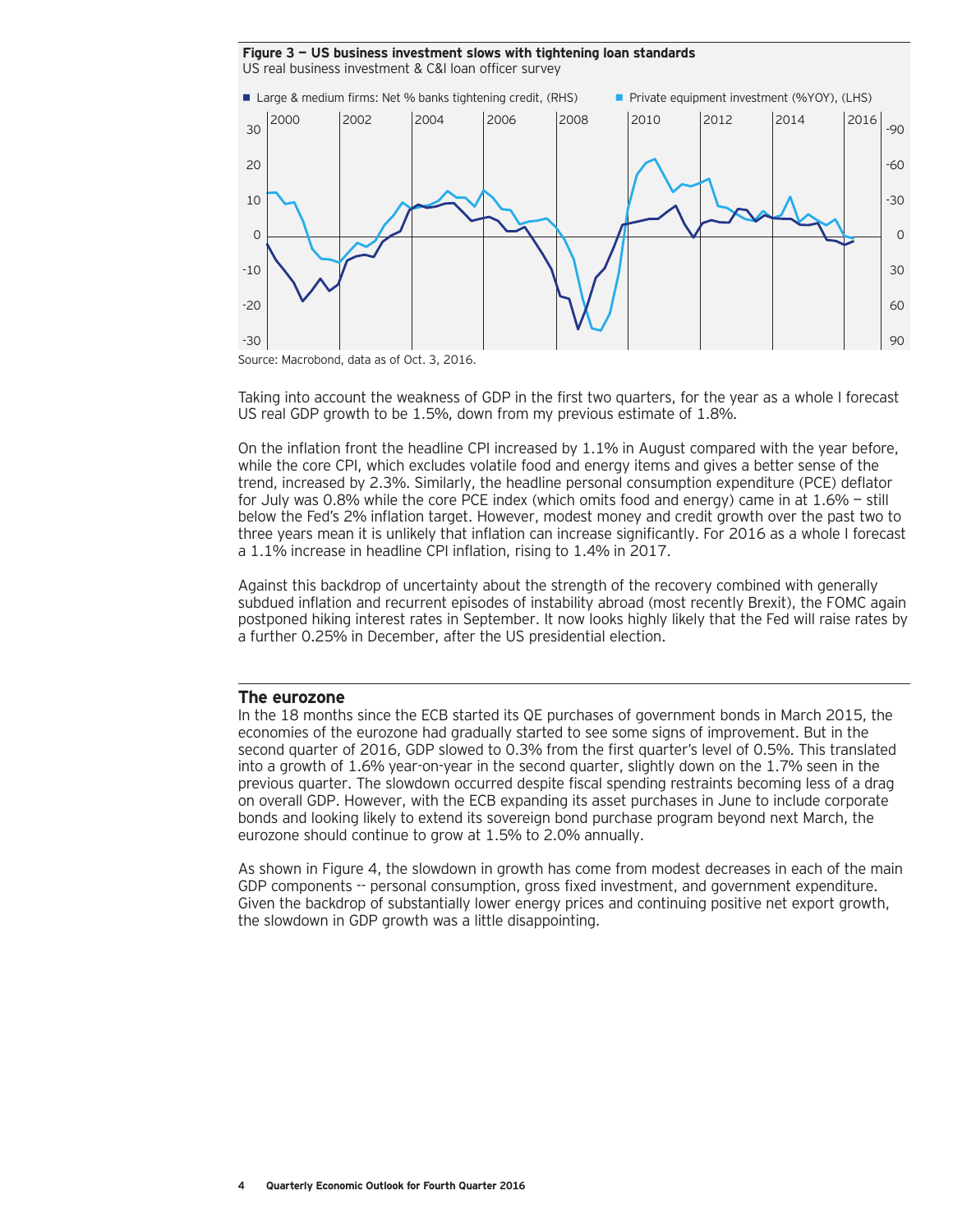**Figure 4 — Eurozone real GDP growth slowed in the first half of 2016** Eurozone GDP growth & components %YOY



Source: Macrobond, data as of Oct. 3, 2016.

Prolonged low rates of money and credit growth together with the strengthening of the euro in 2014 and 2015 have meant that inflation in the euro-area continues to undershoot official targets. In September, the headline CPI increased just 0.4% year-on-year, while the core CPI (excluding food and energy) increased 0.8% year-on-year, well below the ECB's target of "below but close to 2%." To try to overcome this long-running problem, the ECB's Governing Council decided in March to expand its QE asset purchases from 60 billion euros per month to 80 billion euros per month, starting in April 2016 to run until March 2017 "or beyond, if necessary and in any case until the Governing Council sees a sustained adjustment in the path of inflation." It also expanded the range of its purchased assets to include 5 billion to 10 billion euros per month of corporate bonds and to launch four targeted longer-term refinancing operations (TLTRO II), with both the latter programs starting in June.

The ECB's QE program remains less stimulating to markets and the broader euro-area economy than it should be due to basic design flaws. It is no coincidence that the two main areas that are experiencing negative interest rates, sub-par growth and near-deflation – Japan and the eurozone (plus spill-over effects in the three euro-linked economies of Sweden, Denmark and Switzerland) – are also the economies where the major central banks have implemented flawed versions of QE.

The fundamental problem is that, like the BOJ, the ECB's approach to QE has been to expand the monetary base (i.e., bank reserves at the central bank plus cash currency), in the hope that this will somehow translate into faster overall spending growth in the economy as a whole. But while there is a reasonably reliable relation between broad money **growth** (i.e., M2 or M3) and nominal GDP, there is no reliable relation between the monetary base and nominal GDP. During periods of economic stability or normality, broad money and the monetary base generally grow in line together, but this is driven by the growth of broad money, with the monetary base reflecting the public's demand for cash currency. At times like the present, when banks are reluctant to lend and firms and households reluctant to borrow, broad money growth (which mostly derives from banks creating more loans) remains inadequate to generate nominal GDP growth that will enable the 2% inflation target to be hit.

Given these problems in the implementation of QE, and the need for further bank balance sheet repair across the region — as highlighted by the recent problems of Deutsche Bank — euro-area growth will continue to be modest rather than strong. In addition, while the long-term consequences of the Brexit decision should favor the rest of the EU at the expense of the UK (particularly in the financial sector and foreign direct investment), in the short term the shocks to eurozone activity that will flow from weaker sterling and some slowdown in the UK will adversely affect the other EU economies. For 2016 as a whole, I therefore expect real GDP growth of 1.6% and CPI inflation of 0.2% for the eurozone.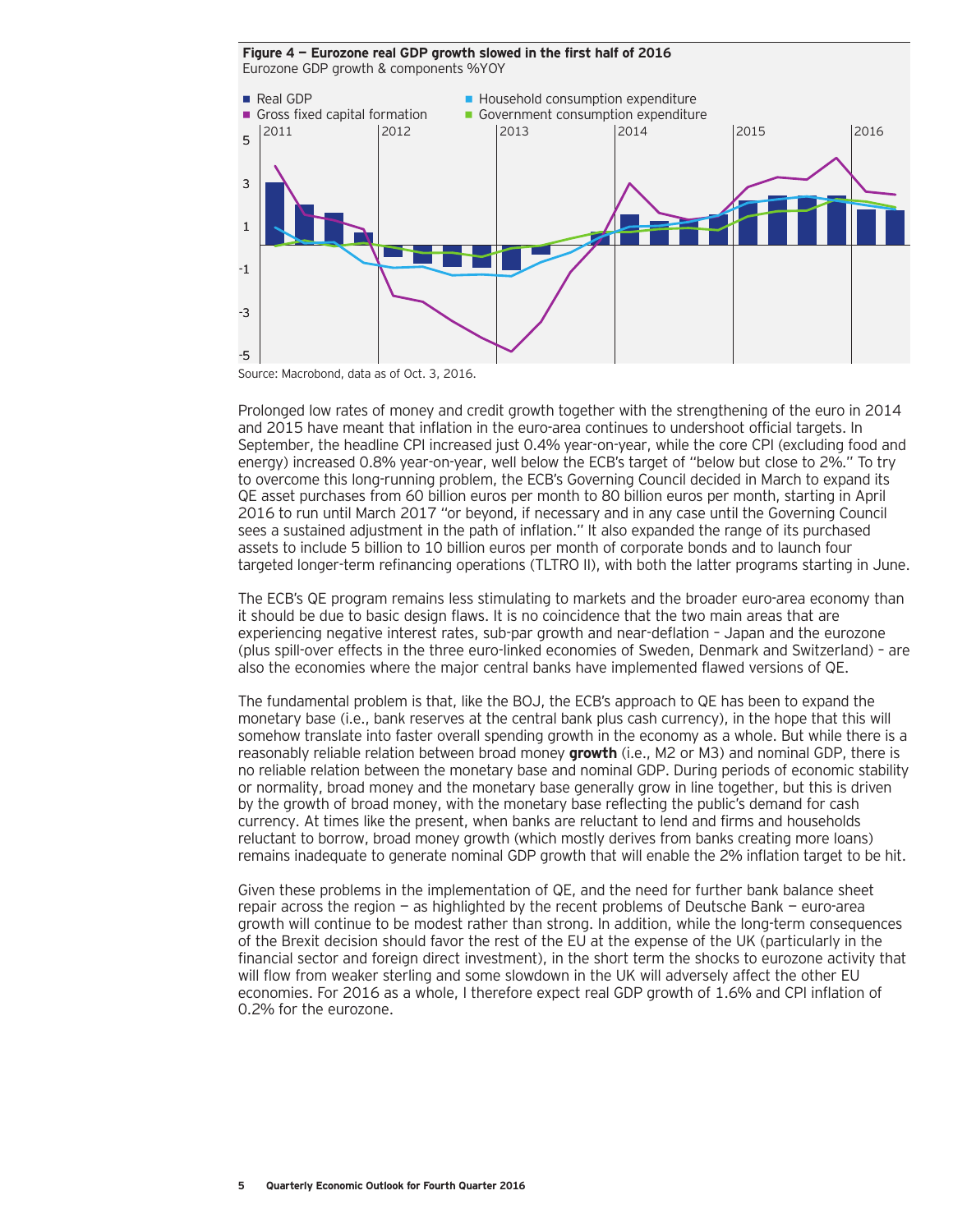## **United Kingdom**

Before the Brexit decision, the UK economy grew modestly at 0.4% quarter-on-quarter in the first quarter of 2016, and a revised 0.7% in the second quarter leading up to the referendum. These figures translate into 1.9% and 2.1% year-on-year growth. Since the referendum, there have been numerous surveys suggesting that consumer spending has remained buoyant, while business investment has slowed. Consumers are temporarily benefiting from improved wages and higher employment, and have not yet been affected by the decline in sterling, but it is widely expected that the price increases from the weaker currency will start to undermine real take-home pay over the winter months.

Similarly in the business arena, there have been offsetting forces at work. On the one hand, the cheaper pound has given a temporary competitive boost to exporters. But on the other hand, numerous projects involving foreign direct investment have been put on hold.

Although the UK remains the largest destination for foreign direct investment (FDI) in Europe, there have been numerous warnings from Japanese and other foreign investors that they would need to reconsider their capital investments in the UK if the country was to leave the single market.

In anticipation of this kind of uncertainty about FDI flows and unavoidable financial market volatility, the BOE cut interest rates by 25 basis points to 0.25% on Aug. 4, introduced a new Term Funding Scheme designed to boost the pass-through of lower interest rates into commercial bank lending, and the purchase of 60 billion pounds sterling of government bonds and 10 billion pounds sterling of corporate bonds. While the rate reduction is probably mostly symbolic — if lenders and borrowers have been reluctant at 0.5%, they will not suddenly change their attitudes at 0.25% - the additions to QE represent a substantial boost to money and credit growth. Coming on top of figures which were already starting to show the revival of bank lending and faster M4x growth, it may be that these measures will need to be wound back at some stage. Consequently, I expect inflation to pick up moderately as a result of Brexit, rising from 0.3% year-on-year to 0.7% for this year as a whole.



Source: Macrobond, data as of Oct. 3, 2016.

On the fiscal policy side, the Chancellor of the Exchequer has made it clear that the financial projections made at the time of the March Budget can no longer be expected to hold. Revenues are certain to fall below target, while the government may need to undertake further expenditure to support economic activity in particular sectors. Either way, the previous target of achieving a budget surplus by 2020 will now be set aside as the economy adjusts to the post-Brexit environment, but investors should not expect too much of a boost from the easier fiscal stance. Unless additional fiscal spending is accompanied by faster money and credit growth, it seldom boosts overall spending growth.

With all these changes flowing from the Brexit decision, I now expect the economy to grow at 1.7% for the year as a whole (compared with my previous forecast of 2.2%), and about 1% in 2017. Since the bulk of this slowdown will come in 2017, there is some possibility of a technical recession (i.e., two successive quarters of decline in real GDP). However, with consumer spending buoyant and with fiscal easing in prospect, the risk of recession should not be overstated.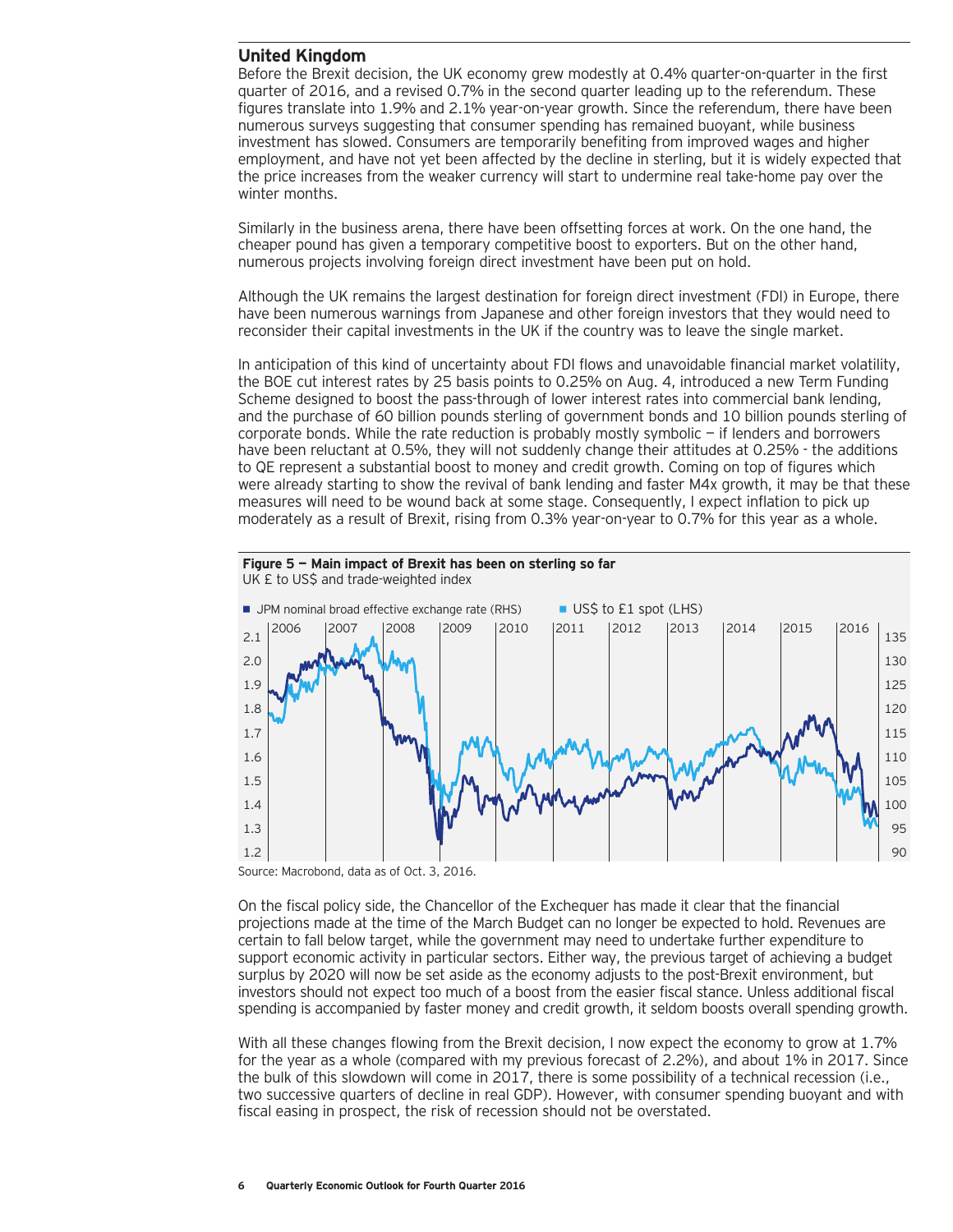### **Japan**

Revised GDP data now show that Japan's real GDP increased by 2.1% (at an annualized rate) in the first quarter of 2016, slowing to 0.7% annualized in the second quarter. The erratic pattern of Japan's GDP estimates is reflected in the fact that these figures translated into year-on-year growth rates of 0.2% and 0.8% only. Partly for this reason, the BOJ has devised its own private estimates of GDP based on tax returns, whereas the official figures are largely based on survey data. The Japanese tax data are only available after a year or so, whereas the official data must rely on more current information. BOJ estimates for 2014 suggest 2.4% real GDP growth —- a significantly higher rate of growth than the official figure of -0.9%. The economy unquestionably suffered from the increase in the consumption tax in April 2014, but it would be surprising if the economy really expanded as strongly as the BOJ figures suggest. The Cabinet Office is therefore currently considering how to reconcile the discrepancy between these two sets of figures.

The continuing sense of underlying economic weakness and the persistent failure to achieve the BOJ's inflation target of 2% were the main reasons why the central bank undertook a major assessment of its QQE policy. After the release of this second assessment on Sept. 21 (following a previous report in May 2015) the BOJ announced a revision of its modus operandi for QQE, shifting to "QQE with yield curve control" and vowing to exceed the so-far elusive 2% inflation target. In the future, it would seek to cap the yield on the 10-year Japanese government bond (JGB) at 0%, preventing it from rising any higher. However, the BOJ also maintained the current volume of JGB purchases at 80 trillion yen per month, so market participants are left with a somewhat unsatisfactory mixture of a price (or yield) target together with a quantitative target. However, as all students of economics are taught, no authority or private entity can control both the price and the quantity in a market. It therefore remains to be seen precisely how the BOJ will balance these two objectives.

One clear outcome of the BOJ's assessment is that the basic approach involving purchases of securities from Japan's commercial banks will remain unchanged. This means, in effect, that the BOJ will continue to boost the monetary base, or its own balance sheet, but it will not be explicitly targeting a faster growth of broad money or M2. If the BOJ were to concentrate on buying long-term securities only from nonbanks instead of from banks, the results would have been very different, directly creating new deposits and hence M2 in the hands of the non-bank public. M2 growth rates of 5% to 6% or more in turn would have triggered the portfolio rebalancing plus increased investment and consumption spending effects that were achieved by the US and the UK QE programs. Instead, Japan's M2 continues to grow at just 3.3% in August, about half the optimal rate of M2 growth, basically because loan growth  $-$  the matching item on the other side of banks' balance sheets  $-$  is growing very slowly. In August loan growth was 2.8%.

**Figure 6 — Strong yen and weak M2 create renewed episode of deflation**



Source: Macrobond, data as of Oct. 3, 2016.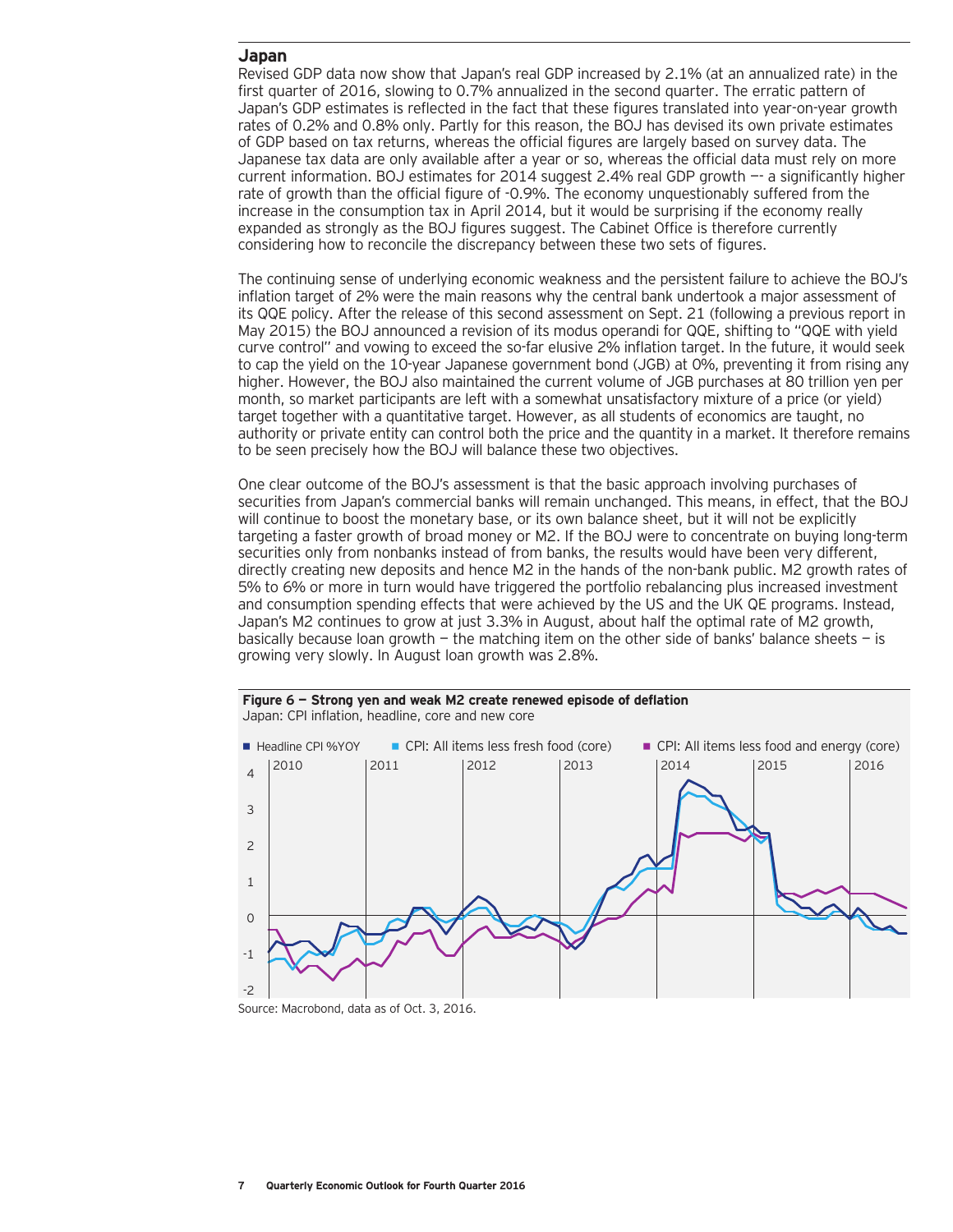Against this weak growth background, inflation has again returned to negative territory. In August, the headline and core national CPI rates recorded -0.5% and -0.4% year-on-year, respectively. The headline figure has now been in negative territory on a year-on-year basis for five months (see Figure 6), while the CPI ex food prices has been falling for eight successive months. The so-called new core CPI (or CPI ex food and energy) has avoided outright deflation, but the direction is clearly downward. Three factors have affected the CPI data in the past two years: an upward spike from the consumption tax in April 2014, downward effects from the roughly 20% strengthening of the yen since mid-2015, and lower oil prices. These shocks show how difficult it is to manage Japan's CPI inflation on any short-term basis, but the BOJ Governor Haruhiko Kuroda appears determined to maintain his targets, even if that means regularly changing the tactics of implementation.

Together these challenging circumstances mean that I forecast Japan's real GDP to grow just 0.8% in 2016, and the country to record another year of deflation with a CPI change of -0.1% year-on-year for the year as a whole.

#### **China and non-Japan Asia**

Real GDP in China again grew at 6.7% in the April-June quarter compared with the same period a year ago, exactly the same as in the January-March quarter. The growth slowdown is in line with expectations and China's own growth targets set out in Premier Li Keqiang's 2016 Government Work Report. Given the need to adjust to overinvestment in basic industries such as steel and coal in recent years and the slump in global prices for the output of the state-owned enterprises in the heavy industry sectors, the government has set the GDP growth target for 2016 at a lower range of 6.5% to 7%.

The gradual slowdown in the economy has been reflected in the continued softness of the official manufacturing Purchasing Managers' Index (PMI) which was 50.4 in September, unchanged from August, and the unofficial Caixin PMI — a survey that focuses on medium- and smaller-sized companies — which was 50.1 in September. Both these measures indicate very meager growth rates for sectors that were previously powering China's rapid growth rates. However, the service sector is showing stronger growth with the Caixin PMI for services at 52.1 in August. Although the upswing in services is encouraging, signaling some rebalancing of the economy, the delay in official policies to reform the state-owned enterprises (SOEs) — such as the 2013 decision to rely more on market forces — means that the bulk of bank credit is still being allocated to the inefficient and less profitable SOEs.

Other strategies to offset the domestic slowdown include the OBOR (One Belt, One Road) plan to develop economies along the historic "Silk Road" as well as more southern maritime trade routes, and the launch of the new Asian Infrastructure Investment Bank. Under the OBOR plan, China plans to expand the market for Chinese exports, secure raw materials, provide outlets for domestic excess capacity and to promote further internationalization of the renminbi.

Given the need to deleverage the economy after seven years of very rapid credit growth, and given the slow growth of China's more developed trading partners, it seems inconceivable that there could be any significant upturn in the growth rate anytime soon. For 2016, I expect real GDP growth to slow to 6.6%, and inflation to remain broadly unchanged at 1.6%.



**<sup>8</sup> Quarterly Economic Outlook for Fourth Quarter 2016**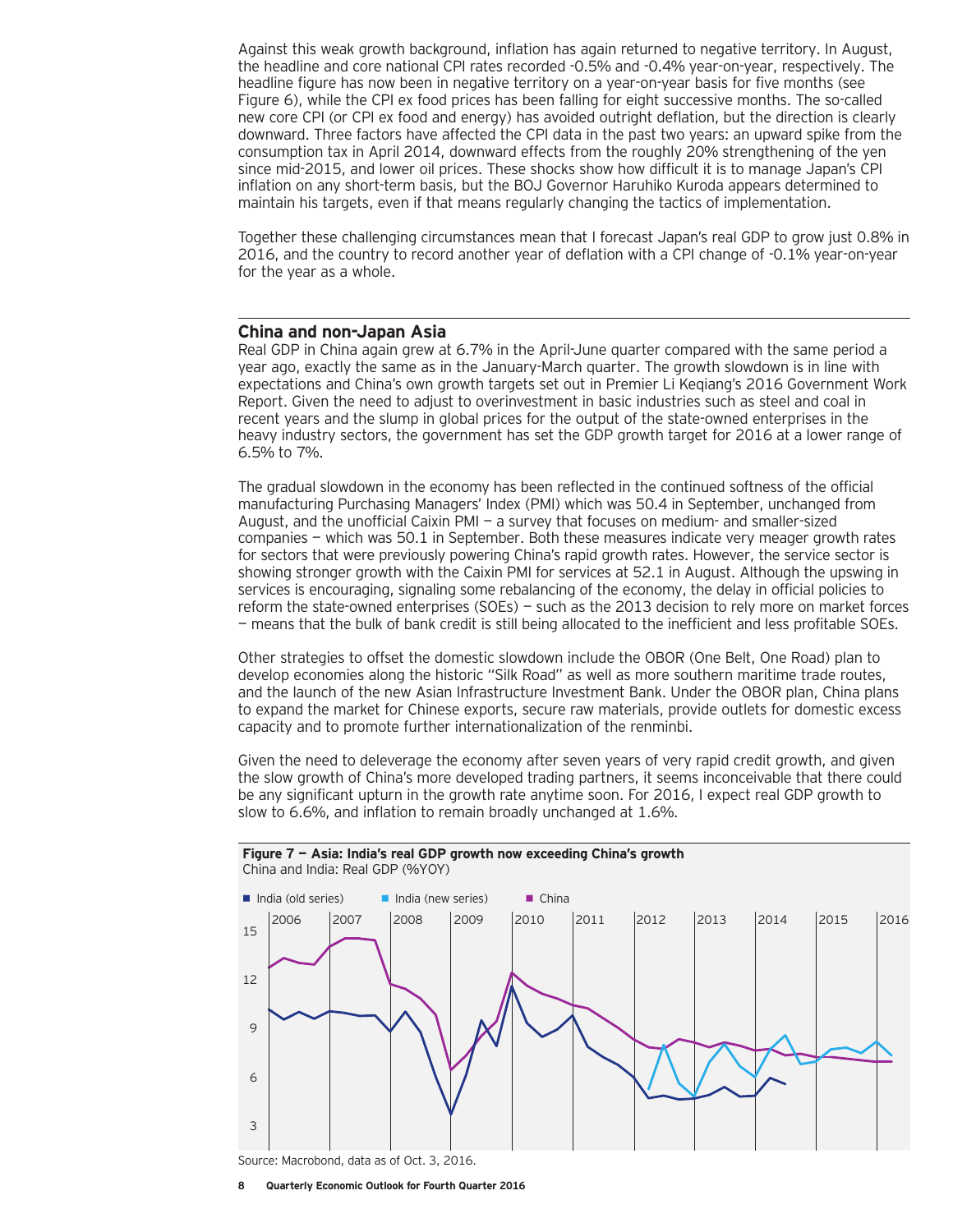While China continues to slow, India's economy has been gradually improving its performance. As Figure 7 shows, following the introduction of revised real GDP data, Indian growth now regularly surpasses that of China. Even so, China's economy is in many ways much more open than India's, having a much larger trade sector. Thus, while China exported over US\$2.2 trillion worth of goods in 2015, India exported only US\$355 billion. The differences on the import sides are similar, implying China will continue to have a far bigger regional (and global) impact than India.

The slowdown in China and in world trade has hit the smaller East Asian economies especially hard. Asian emerging markets are heavily reliant on exports. Therefore, declines in exports are having a sustained effect on East Asian economies' reported GDP figures, many of which have slowed to low-single-digit growth rates. In addition to seeing declines in their exports, these economies have also experienced a depreciation of their currencies against the US dollar, coinciding with the fall in exports that began in early 2015 and has persisted since. This has affected almost all the smaller East Asian economies.

Until global demand strengthens — especially in the euro-area and Japan — and China succeeds in stabilizing its growth rate, it seems likely that the smaller East Asian economies will not regain their past vigor. They may benefit marginally from cheaper commodity prices, but those price declines are hurting some of their key export markets such as Brazil and Indonesia. Finally, even the export of semi-manufactured items and components to China has declined, as more of the Asian supply chain relocates to China itself.

## **Commodities**

During the past several years, commodity prices have consistently collapsed during the final calendar quarter. This year, that trend looks likely to be broken. At the end of September, the S&P GSCI spot index was up over 23% since the start of the year, although it is still 53% below its average over the last five years. Three factors explain this outcome: stronger growth in Asia outside of China, some reduction in supply, and the fading of the effects of the strong US dollar. Together these have led to commodity price indices rising from their nadir in January 2016, but a positive outlook for commodities is by no means guaranteed.

One factor generating some optimism in the commodity space, especially with the explosive growth of so-called paper commodities such as ETFs, is that most commodities are in "contango" (i.e., futures prices are above spot prices). This in turn has meant that commodity investors have been able to obtain positive roll yields once more, which is attractive in the current "search for yield" climate. Partly as a result, a consensus view has developed that the price collapse in the commodity markets since 2014 has at last bottomed out.

Unquestionably, the major driver of commodity markets in the last decade was the rapid growth of China, which is also the dominant end-user for a whole range of commodities. Therefore, the sustained slowdown in the Chinese economy, the emergence of massive excess capacity in key industrial sectors in China, as well as structural changes in the energy sector brought about by new supplies from unconventional sources such as shale, solar and wind, have inevitably led to substantial falls in commodity prices. Moreover, due to the long lead time of capital-intensive investment projects in the commodity sector, there are still plenty of new supply projects still coming on stream that were planned when commodity prices were much higher, further depressing prices. Offsetting that to some degree has been a collapse of new investment in industrial commodity projects that will lead to supply constraints in the future.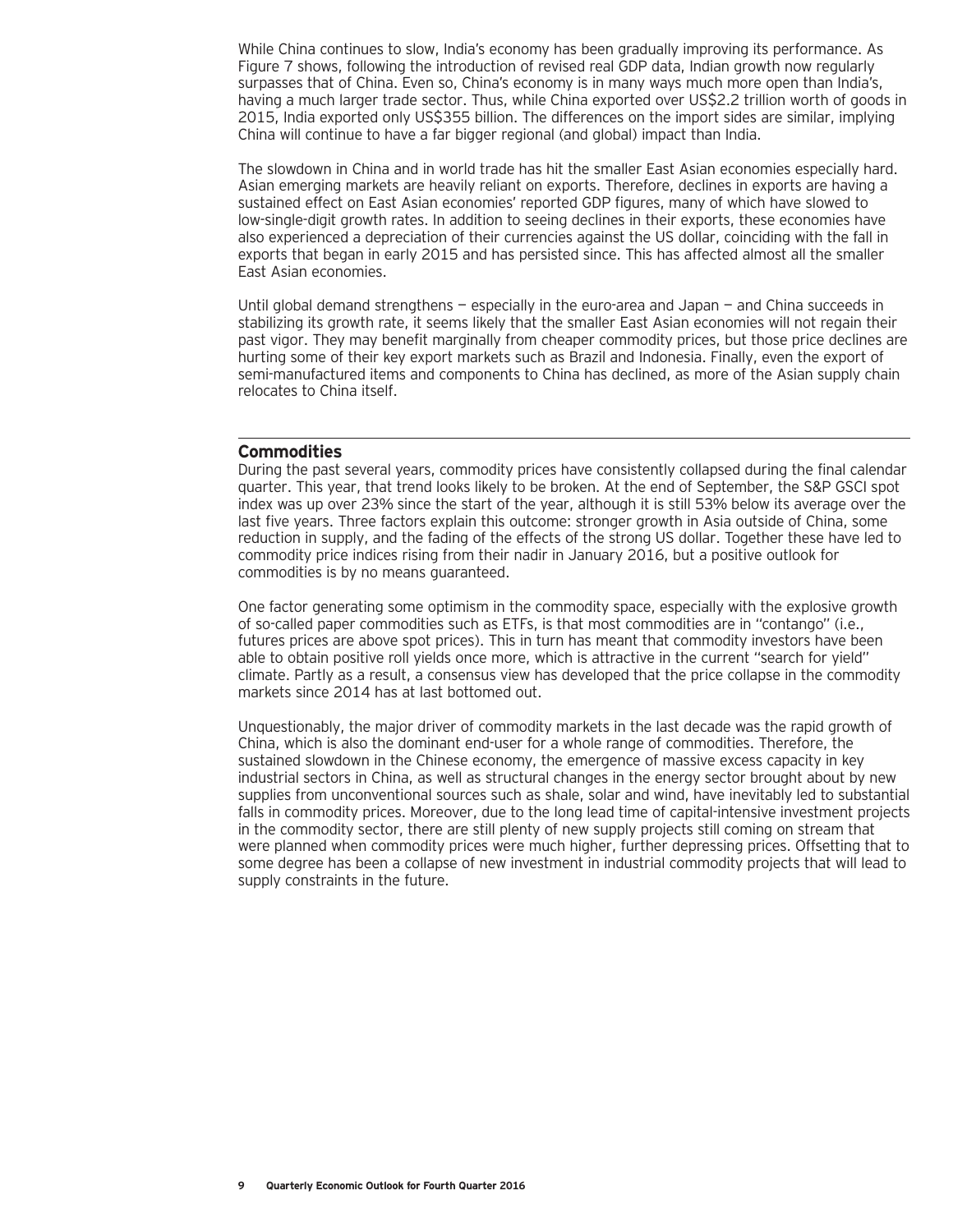**Figure 8 — Commodities: Chinese government measures responsible for spike in coking coal**



Source: Macrobond, data as of Oct. 3, 2016.

Two commodities that are important bellwethers of Chinese industrial growth are coking coal and iron ore — key inputs for the manufacture of steel. Both have seen elevated levels of price volatility. Chinese domestic coking coal prices are up 28.2% in 2016. The international price of premium hard coking coal price is up 111% to over US\$200 per ton since June, making it the best-performing commodity this year (see Figure 8). The cause of the price rise has been production curbs in China, where the government is restricting the number of working days at domestic coal mines to 276 a year, down from 330. This policy is mainly aimed at improving the profitability of its bloated and heavily indebted coal industry so it can repay loans to domestic banks. However, these high prices are likely to trigger a supply response, particularly from producers in North America. Many US mines were mothballed in 2015 while others were placed under Chapter 11 bankruptcy protection. The re-opening of such facilities in turn should lead to lower prices next year as the increased supply comes to market.

Iron ore prices also have seen volatility this year. In March 2016, prices rose sharply, with many analysts believing at the time that it was due to pre-emptive production increases ahead of the city of Tangshan imposing a production ban during a forthcoming flower show. In retrospect, much of the price gain seems to have been the result of speculative trading on expectations of Chinese government stimulus. However, as the fundamentals in the Chinese iron ore market are not supportive of price rises, port inventories are high and supply is abundant. Unsurprisingly, since the beginning of August the iron ore price has weakened again.

Given that the fundamentals for most industrial commodities have not improved, the recovery in commodity prices during the first half of 2016 seems destined to prove a false dawn for commodity prices. From a broader economic standpoint, low prices are a requirement to cut supply and reduce excess capacity across a range of commodities, and this adjustment is likely to take several years. Equally, in the absence of significant CPI inflation globally, both lower prices and reduced capacity will be required to raise commodity prices in the medium to long term.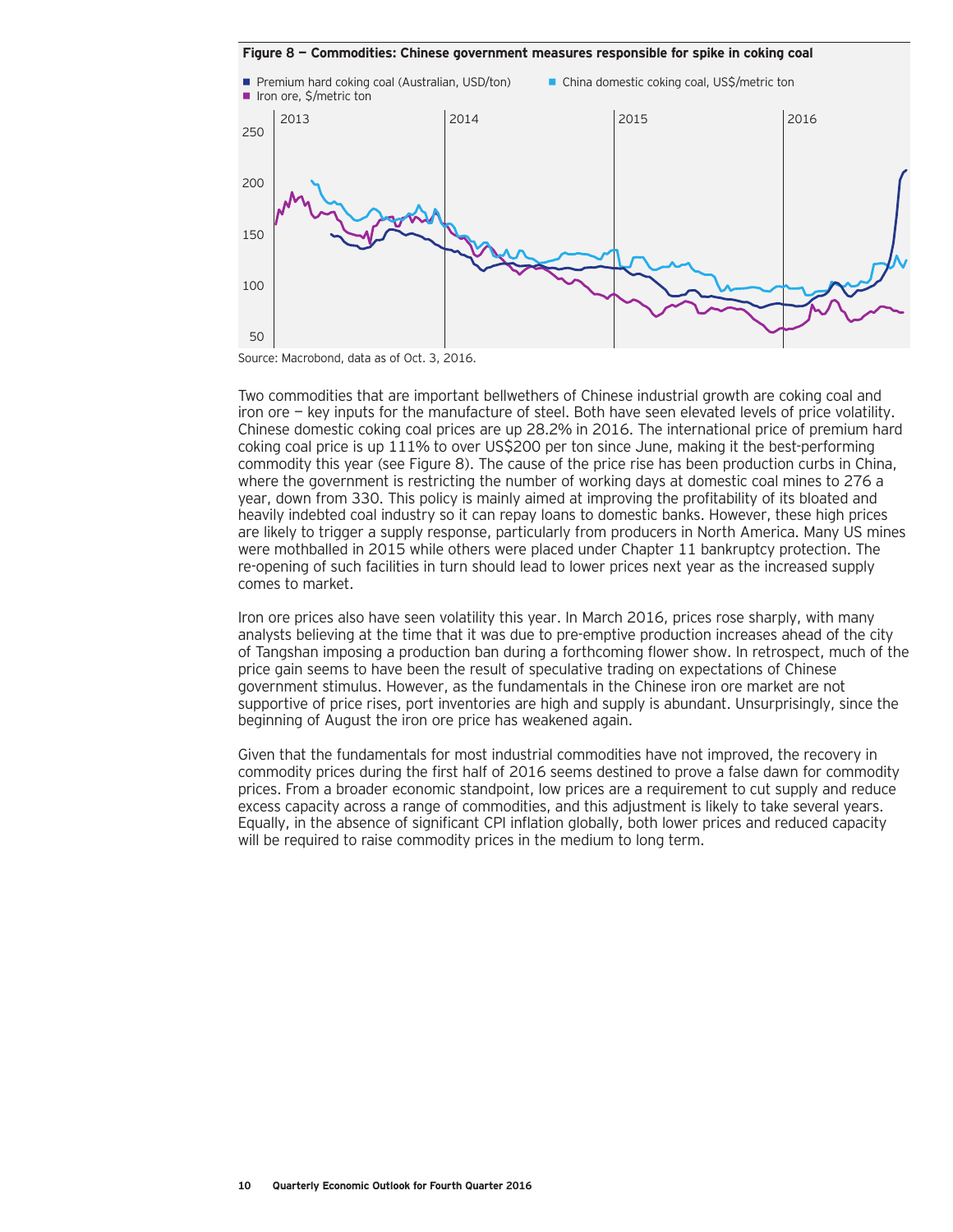## **Conclusion**

With the exception of sterling, global financial markets have recovered from the initial shock of the UK's Brexit decision. After some months of more sober reflection, investors appear to have concluded that the main impact will be on the UK itself, with comparatively minor spill-over effects for Europe and elsewhere. Europe has been largely preoccupied with the continuing problems of its banking system, most recently in Italy and Germany, a consequence of two factors: the failure to recapitalize banks on a systemic, across-the-board basis (as was done in the US) in the early stages of the global financial crisis and the failure to re-liquefy the economy by means of a well-designed QE program or other measures. The result has been a prolonged, sub-par recovery.

The US has continued to grow at a moderate rate, and whatever the outcome of the presidential election, it seems likely that this trajectory will enable the Fed to raise interest rates in December, and then again once or twice in 2017. In other words, the business cycle will continue to expand, irrespective of the political cycle.

In Japan, the economy continues to struggle to generate positive growth or inflation. As in Europe, there has been inadequate focus on balance sheet repair and the re-liquefication of the economy by means of QE or banking sector expansion.

Finally, some of the large EM economies such as China and Brazil are now in urgent need of an extended period of deleveraging, which seems almost certain to undermine their growth rates going forward, thus keeping commodity prices subdued. In the wake of China's debt explosion, the only large EM economy that is capable of growing vigorously is India, but the government appears hesitant to implement the radical reforms necessary to expand its foreign trade sector. Meantime, the smaller East Asian economies will remain highly dependent on a continuing recovery in the US for any incremental growth in the year ahead.

For the world as a whole 2017 will be another year of only moderate growth, with inflation below target in many economies. While the business cycle upswing in the US should continue, its beneficial effects could be undermined from time to time by deleveraging in the largest EM economies or by instabilities arising from the eurozone or from Brexit.

The **S&P GSCI Index** is an unmanaged world production-weighted index composed of the principal physical commodities that are the subject of active, liquid futures markets.

M2 is a measure of the money supply that includes not only cash and checking deposits, but also savings deposits, money market securities, mutual funds and other time deposits.

M4x is a measure of the money supply designed to cover the deposits of households, non-financial firms, and those other financial corporations that generally affect spending in the economy (nominal GDP).

A spot price is the current price at which an asset can be bought or sold for immediate delivery.

A trade-weighted index measures the foreign exchange value of a currency compared against certain foreign currencies.

Modus operandi is a Latin phrase that refers to a well-established method of operation.